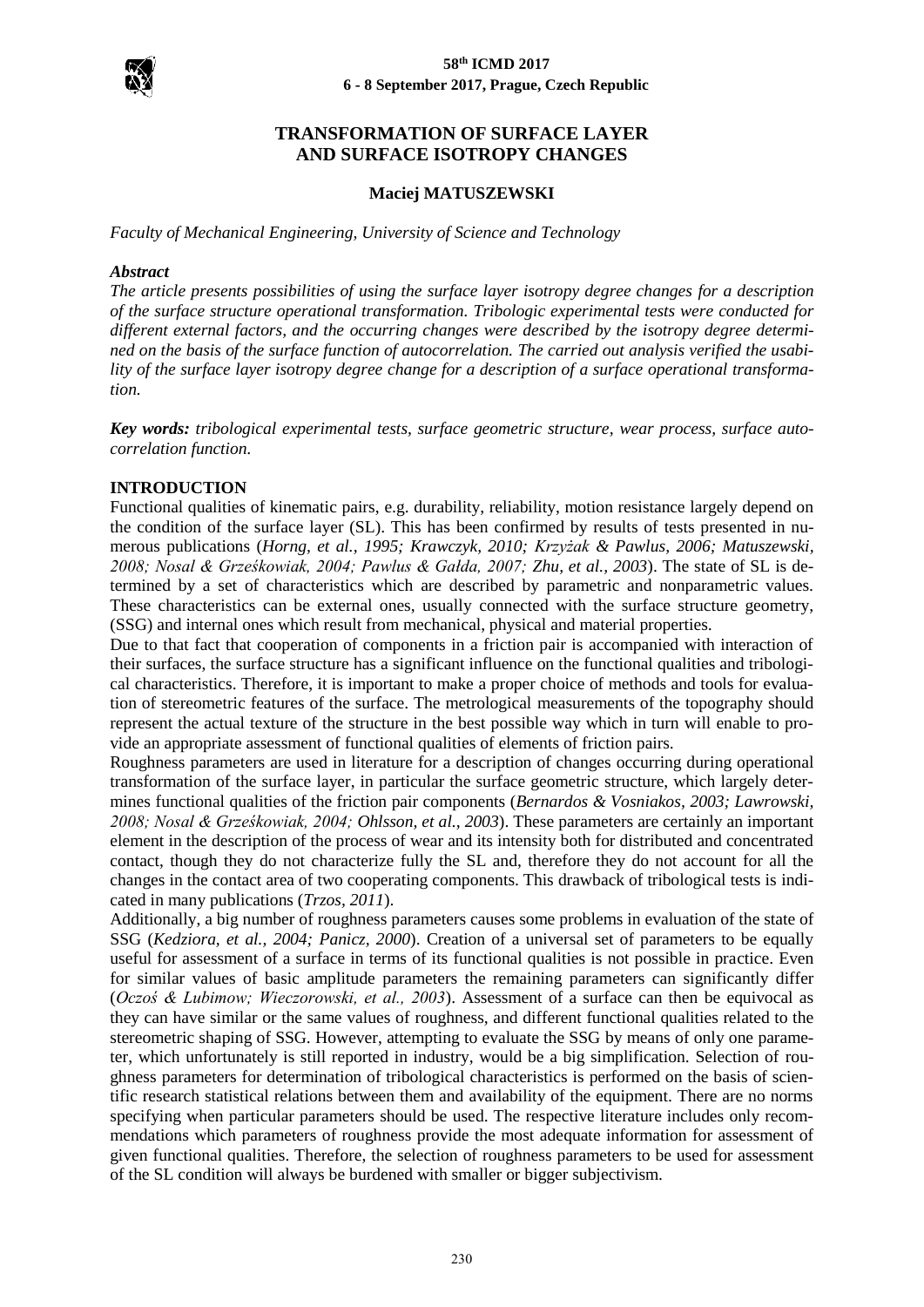

Internal features of a surface layer which largely affect its transformation, apart from roughness, include orientation of the surface structure, especially for the distributed contact which characterizes the surface structure in a specific way. Mutual orientation of irregularities of the cooperating surfaces – intersection angle between characteristic directions of their surfaces – affects the contact mechanics and the lubrication conditions. There are many measures of a surface direction assessment (*Dong, 2001; Thomas, 1999*). The most advanced and at the same time the most objective are methods for measurement using mathematical functions for a description of SSG. Direction of the structure is then referred to isotropy or its opposition – anisotropy. If a structure was entirely isotropic, it would mean that its geometric shape shows the same features in all possible directions – structure ideally symmetric in relation to all the symmetry axes. In practice, such a situation is not possible to achieve, therefore describing stereometrics shaping of a structure by isotropy whose degree is accepted for the description, which expressed, e.g. in percentage, is a measure of the structure direction.

In this paper, isotropy degree determined on the basis of frequency function of SSG, and more precisely, on the basis of surface autocorrelation function, was accepted to be used for a description of SSG changes. This function is a measure of the dependence of data values in one position on its values in the second position. Estimation of the surface function of autocorrelation is defined according to formula (*Oczoś & Lubimow, 2003)*:

$$
R(\tau_i, \tau_j) = \frac{1}{(M-i)(N-j)} \sum_{l=1}^{N-j} \sum_{k=1}^{K-i} z(x_k, y_l) z(x_{k+i}, y_{l+j})
$$
(1)

where:

 $M, N$  – areas of sampling,  $z(x_k, y_l)$  – residual surface,  $z(x_{k+i}, y_{l+j})$  – bearing surface, *x*, *y* – directions of sampling; whereas:  $i = 0, 1, \ldots, m < M; j = 0, 1, \ldots, n < N; \quad \tau_i = i \Delta x; \quad \tau_j = j \Delta y.$ 

For anisotropic surfaces the shape of the autocorrelation function diagram is asymmetrical, slender and prolonged in one direction, whereas for isotropic surfaces – round and symmetrical.

Experimental test were supposed to verify usability of surface isotropy degree for a description of transformation of the surface layer under the influence of external factors.

### **MATERIALS AND METHODS**

The process of changes was observed for steel 102Cr6 specimens prepared for tests by grinding with 99A electrocorundum grinder with dimensions  $\varnothing$  350 x 50 with the following parameters: circumferential velocity of grinder  $v_s = 26 \text{ m} \cdot \text{s}^{-1}$ ; the table feed rate  $v_{ft} = 13.4 \text{ m} \cdot \text{min}^{-1}$ ; grinding depth  $a_p = 0.04$ mm, with conventional cooling and emulsion lubrication. So the machined surfaces were characterized by the following mean (eight measurements) values of SSG basic roughness parameters SSG: *Ra* = 1.37 μm;  $Rq = 1.73$  μm;  $Rt = 7.39$  μm. The values of isotropy degree of the test specimens were included in the interval 7.98÷8.04 %. In Fig. 1, there is an image of the obtained surface structure.



**Fig. 1** Image of the tested surface structure (zoom x150)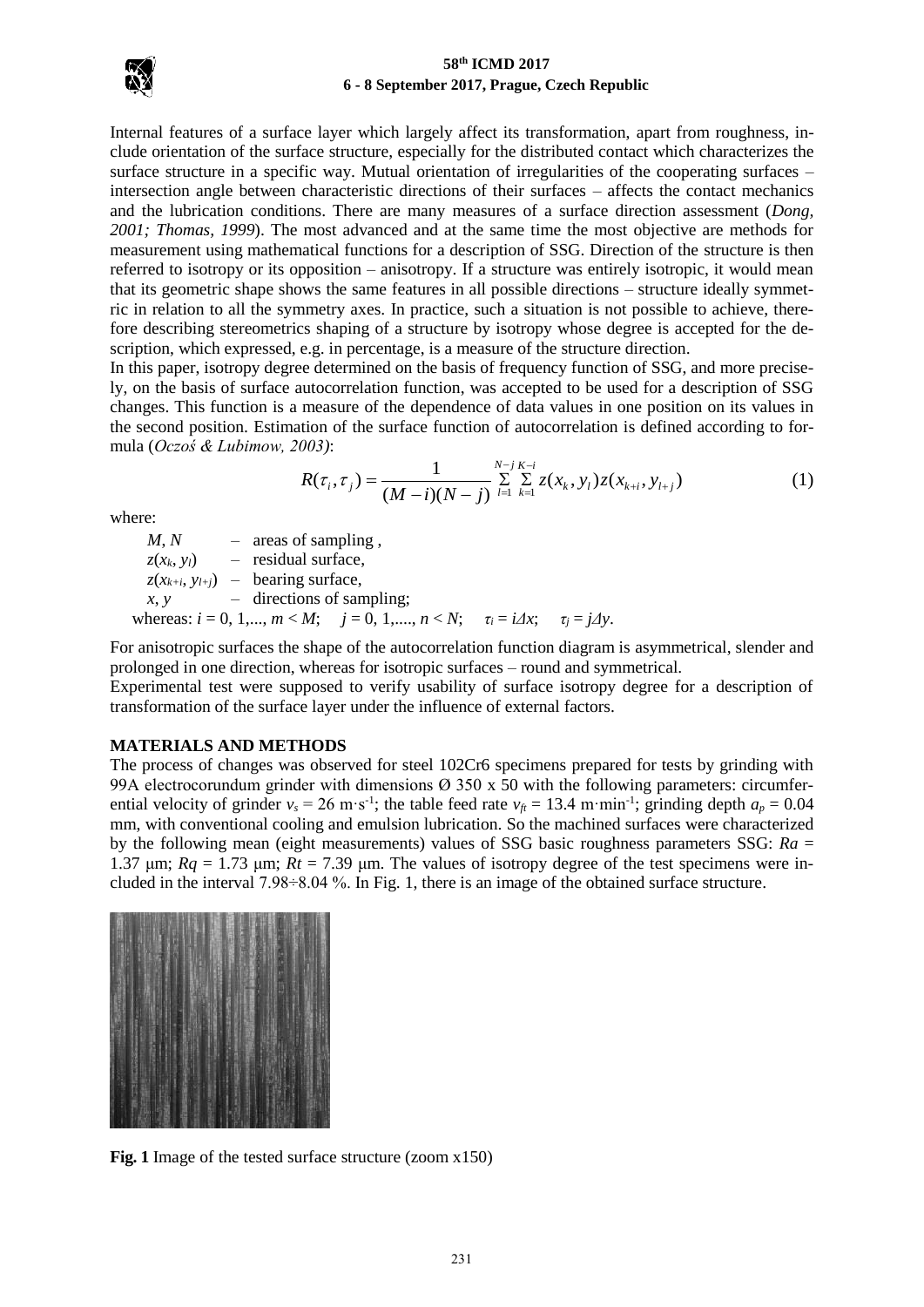

Tribological tests were carried out on a specially designed test stand (*Matuszewski & Styp-Rekowski, 2008; 2004*). Variable operational forces were: force (*F*) and specimen hardness (*H*), whereas the constants were: velocity of relative motion  $(3 \text{ m} \cdot \text{min}^{-1})$  and lubrication conditions (machine lubricant L – AN 68). The following values of variables have been accepted on the basis of literature:  $F = 300, 450$ and 600 N (due to expected pushes);  $H = 30,40$  and 50 HRC. Taking into consideration the specimen surface contact with the counter-specimen  $-300$  mm<sup>2</sup>, the accepted loading generated the following theoretical pressures: 1.0; 1.5 and 2.0 MPa. Fig. 2 shows the principle of the specimen and counterspecimen cooperation during tests. The tested object was a kinematic pair consisting of a specimen in the form of a cube with dimensions 10x10x10 mm and a counter-specimen prepared in the form of a flat ring shaped plate.



**Fig. 2** Scheme of cooperation of sample – counter-sample of the tested friction pair: 1 – countersample,  $2$  – specimens,  $3$  – receiving sleeve samples

The tested samples (2) are immovably fixed to the head surface of the receiving sleeve sample (3) in three grooves, every  $120^{\circ}$ . Thus, a three surface, uniformly spread clamp of cooperating elements is obtained which is performed by the spring tension. Relative, oscillating motion is performed by the counter-sample (1), which is made of  $X210Cr12$  steel hardened to  $60\pm2$  HRC. Hardness of the counter-sample definitely exceeded hardness of the samples to make transformation of the surface layer occur first of all on the samples.

The situation of machining traces in relation to each other was a very important factor – direction on the samples and on the counter-sample. The situation accepted for tests was chosen in such a way that the resultant cooperation angle was 90° due to the direction of the cooperation. It ensured theoretically optimal conditions for application of the lubricant.

As mentioned before, the surface isotropy degree and its changes were described as a surface autocorrelation function, by means of Talyscan 150 device of Taylor-Hobson company with the use of TalyMap Expert software. The measurements were taken along friction distance equal to 100 m, and observation of changes was being performed until it reached the length of 2000 m. However, stabilization of changes was recorded after 600 m – which is consistent with the assumed wear mechanism and, therefore the initial period of cooperation when the intensity of change is the highest, was accepted for analysis. The study was conducted for eight replicates.

## **RESULTS AND DISCUSSION**

The results of experimental tests are presented in the form of diagrams. In Fig. 3 there are changes in isotropy degree  $(Iz)$  in the function of friction distance, for three different loadings, whereas for different values in Fig. 4.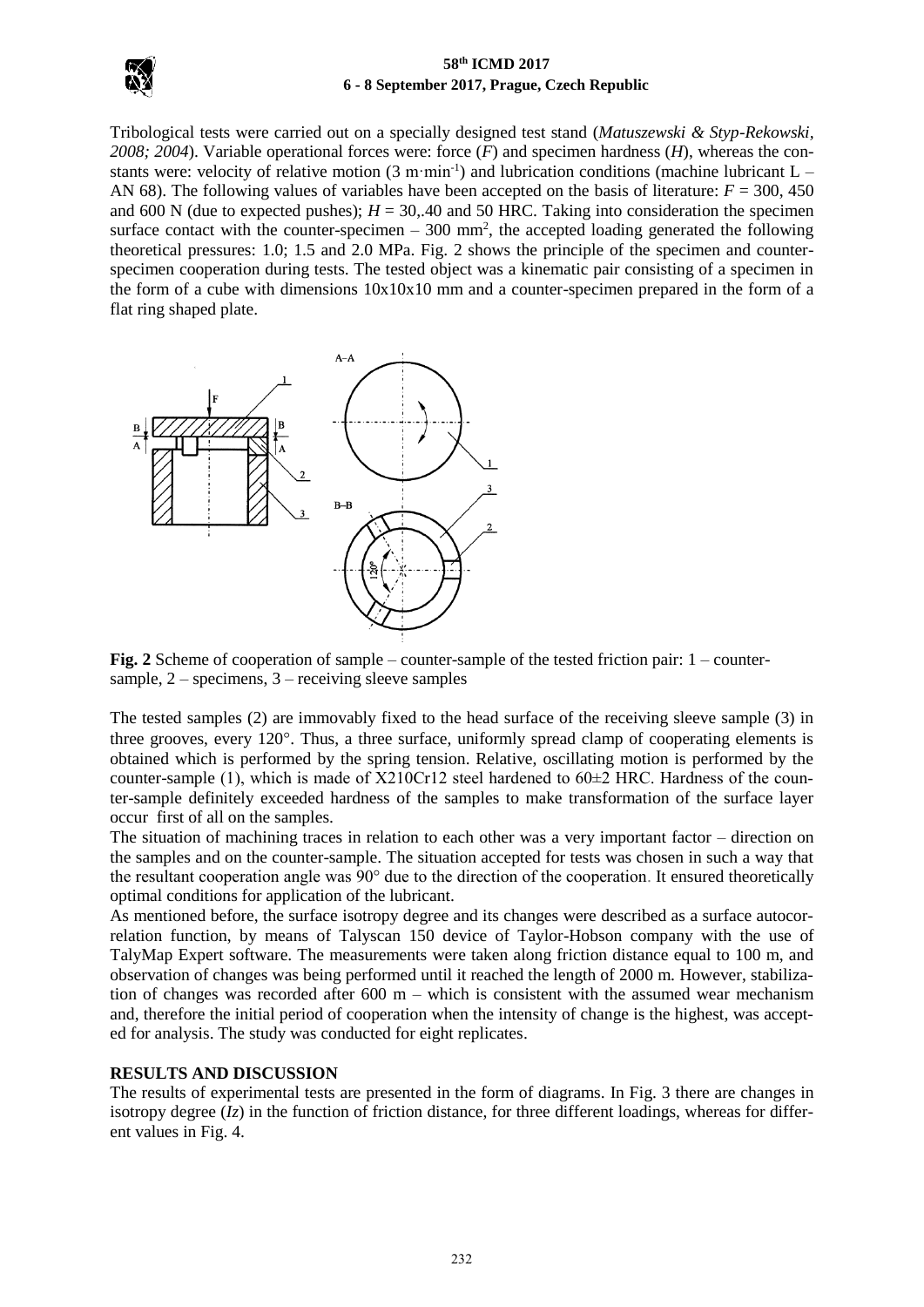

**Fig. 3** Change of isotropy degree *Iz* in the function of friction distance for different loads *F* and for the following hardness: a)  $H_1 = 30$  HRC, b)  $H_2 = 40$  HRC,  $H_3 = 50$  HRC

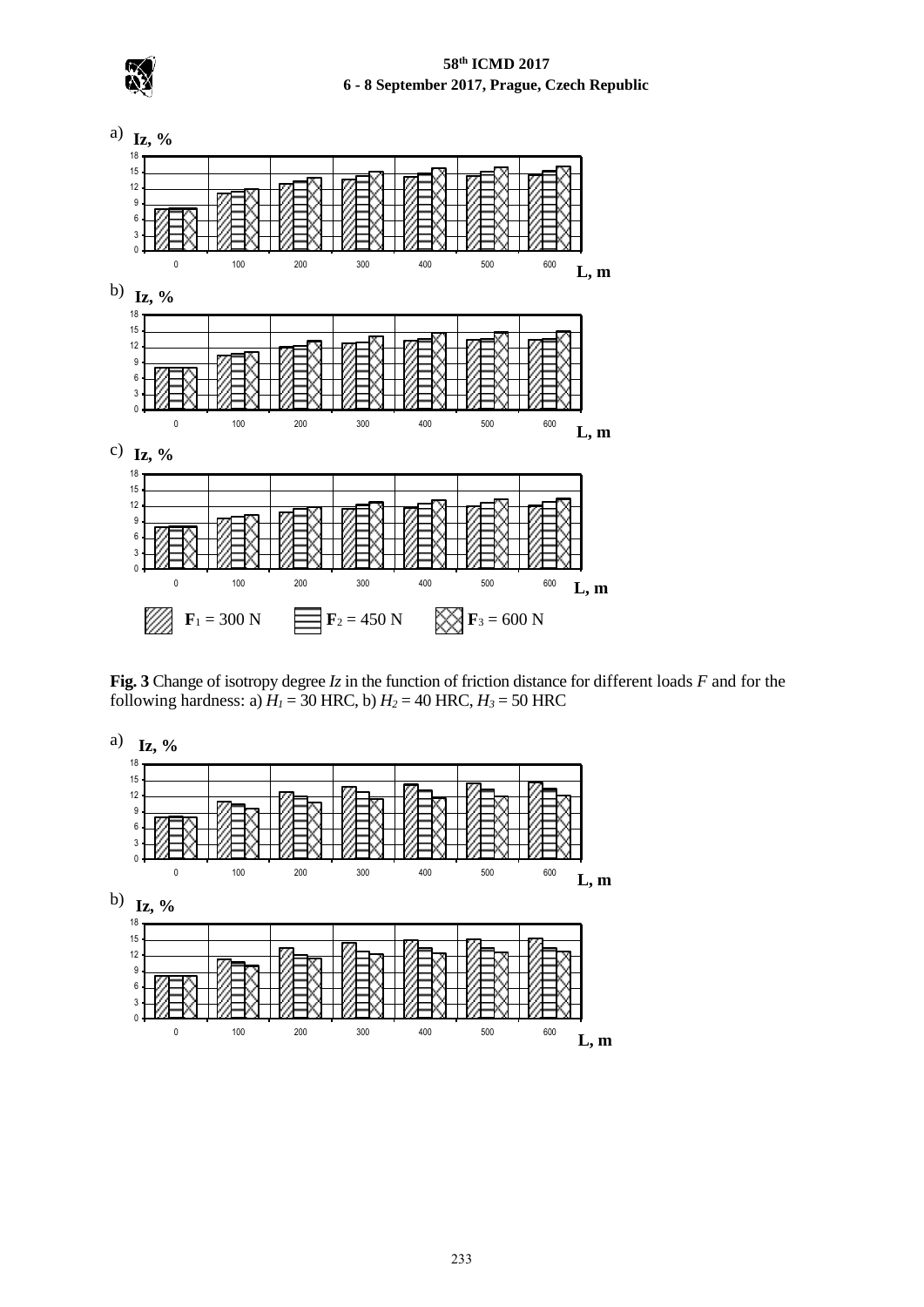

c) **Iz, %**



**Fig. 4** Change of isotropy degree *Iz* in the function of friction distance for different hardness *H* and for the following loads: a)  $F_1 = 300$  N, b)  $F_2 = 450$  N,  $F_3 = 600$  N

The scatter of results of SSG isotropy degree measurement did not exceed  $\pm$ 2.5% for all the analyzed cases.

It can be said, on the basis of the results presented in the diagrams, that the isotropy degree changes along with the friction distance increase. These changes reflect transformations of the surface structure during its operation. Generally, the value of isotropy degree increases which can be interpreted in such a way that stereometric formation undergoes 'flattening' and symmetry of this formation increases.

Particular peaks and ridges of micro-irregularities are partially or entirely cut off. Machining traces, which determine dominant directions of the surface formation, undergo deformation along with an increase in the isotropy degree, which can affect the conditions of lubrication and the motion resistance. The direction of machining traces is visible all the time, even for the maximum value of the isotropy degree obtained during the tests, whose value was app. 16 %.

Isotropy degree changes also depend on the acting forces. On the basis of analysis results of different loads (Fig. 3) it can be said that the lowest force – 300 N – generates the smallest changes, whereas the highest force  $-600 \text{ N}$  – generates the largest changes. Force equal to 450 N produces medium changes. This observation is rather obvious as elastic deformation is more likely to occur for a higher load, whereas after exceeding a certain level of stress, plastic strains are observed which lead to bigger changes in the controlled quantity. A similar dependence can be observed on the basis of analysis of the changes in terms of the sample hardness (Fig. 4). Stereometric structure of the surface of samples with the lowest hardness (30 HRC) is most susceptible to changes – easily deformed. Whereas, the smallest changes are observed for the highest hardness(50 HRC), when the structure is resistant to elastic and plastic deformation. Medium hardness– 40 HRC – produces changes as well.

Moreover, it can be observed, on the basis of the diagrams, that the changes in isotropy degree distribute more uniformly and proportionally throughout the accepted research range for hardness rather than for different force values. Moreover, it is particularly visible in Fig. 3b.

However, considering the research goal, it can be said that the changes in the surface isotropy degree recorded during tests, confirmed advisability of its application for a description of operational transformation of the surface layer.

### **CONCLUSIONS**

The presented analytical and experimental verification has confirmed usability of a surface structure isotropy degree change for a description of operational transformation of the surface layer.

Due to the fact that the isotropy degree characterizes topographic formation of a surface it can be, apart from roughness parameters, an important element of characterization of the surface layer current condition.

In order to extend the possibilities of using SSG isotropy degree complex, experimental tests concerning the relations of isotropy changes with direct measurements of wear should be carried out.

#### **REFERENCES**

1. Bernardos, P.G., & Vosniakos, G.C. (2003). Predicting surface roughness in machining: a review. *International Journal Machine Tools Manufacture, 43*, 833-844.